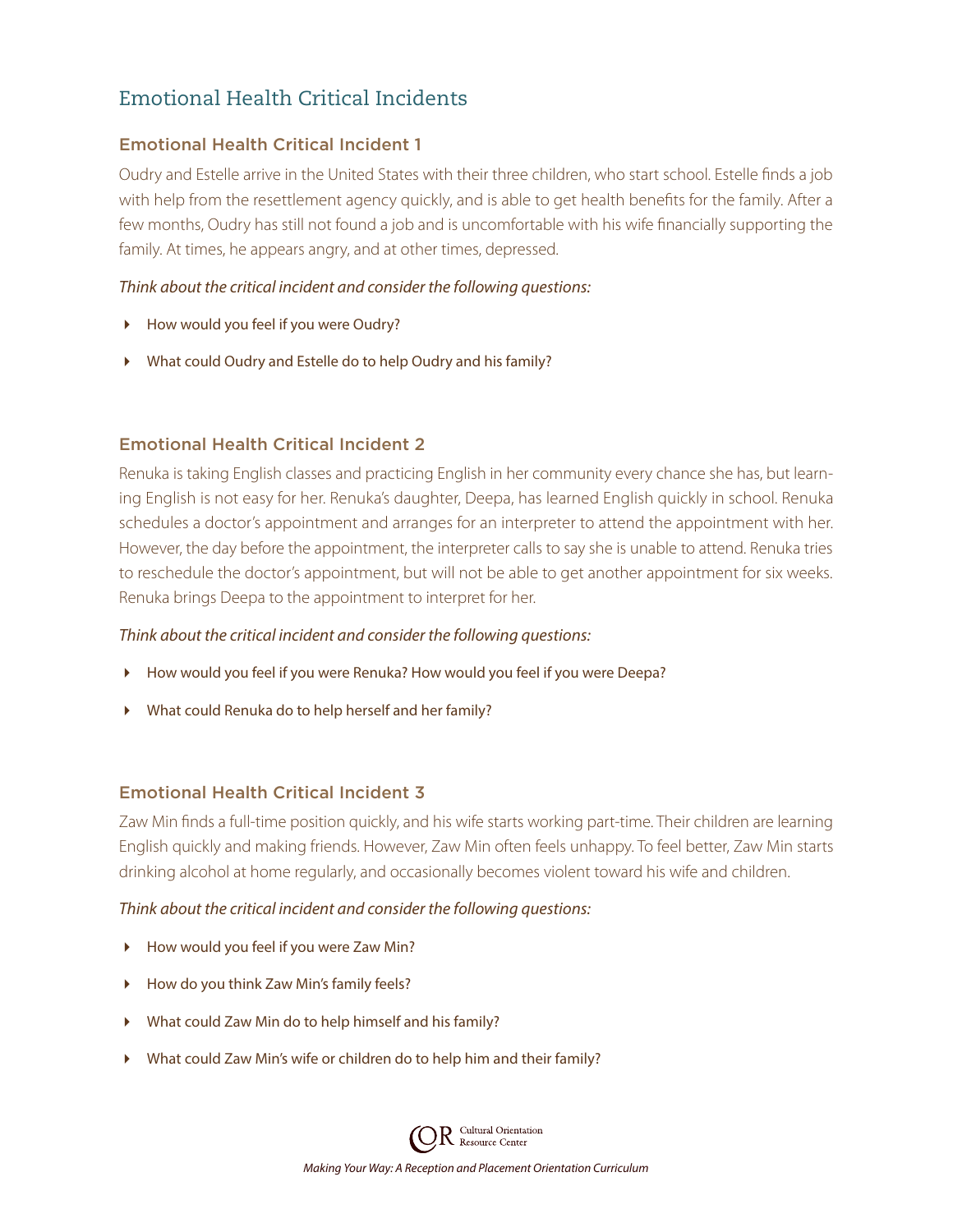#### Emotional Health Critical Incident 4

Lana has had trouble making friends. Her neighbors do not seem interested in talking to her, and her new colleagues seem very busy. Lana is proud of herself for being able to support her family, but she misses having friends to talk to.

#### *Think about the critical incident and consider the following questions:*

- How would you feel if you were Lana?
- What could Lana do to help herself and her family?

#### Emotional Health Critical Incident 5

Saif and Jannat's daughter Aya has learned English quickly, is doing well in school, and has started working for the school newspaper. Saif and Jannat feel very proud and are happy that their daughter has done well in their new community. However, Aya has started talking back to her parents.

#### *Think about the critical incident and consider the following questions:*

- How would you feel if you were Saif or Jannat?
- How do you think Aya feels?
- What could Saif and Jannat do to help Aya and improve the situation?

#### Emotional Health Critical Incident 6

Sabitri came to the United States with her son Bhampa, her daughter-in-law Jaya, and her three grandchildren. Sabitri's grandchildren started school, and Bhampa and Jaya were able to find jobs quickly. Sabitri is often alone at home. She does not know how to get around on her own, and she cannot ask for directions because she does not speak English.

#### *Think about the critical incident and consider the following questions:*

- How would you feel if you were Sabitri?
- How might Bhampa and Jaya feel about Sabitri's situation?
- What could Sabitri do to help herself and her family?
- What could Sabitri's family do to help her?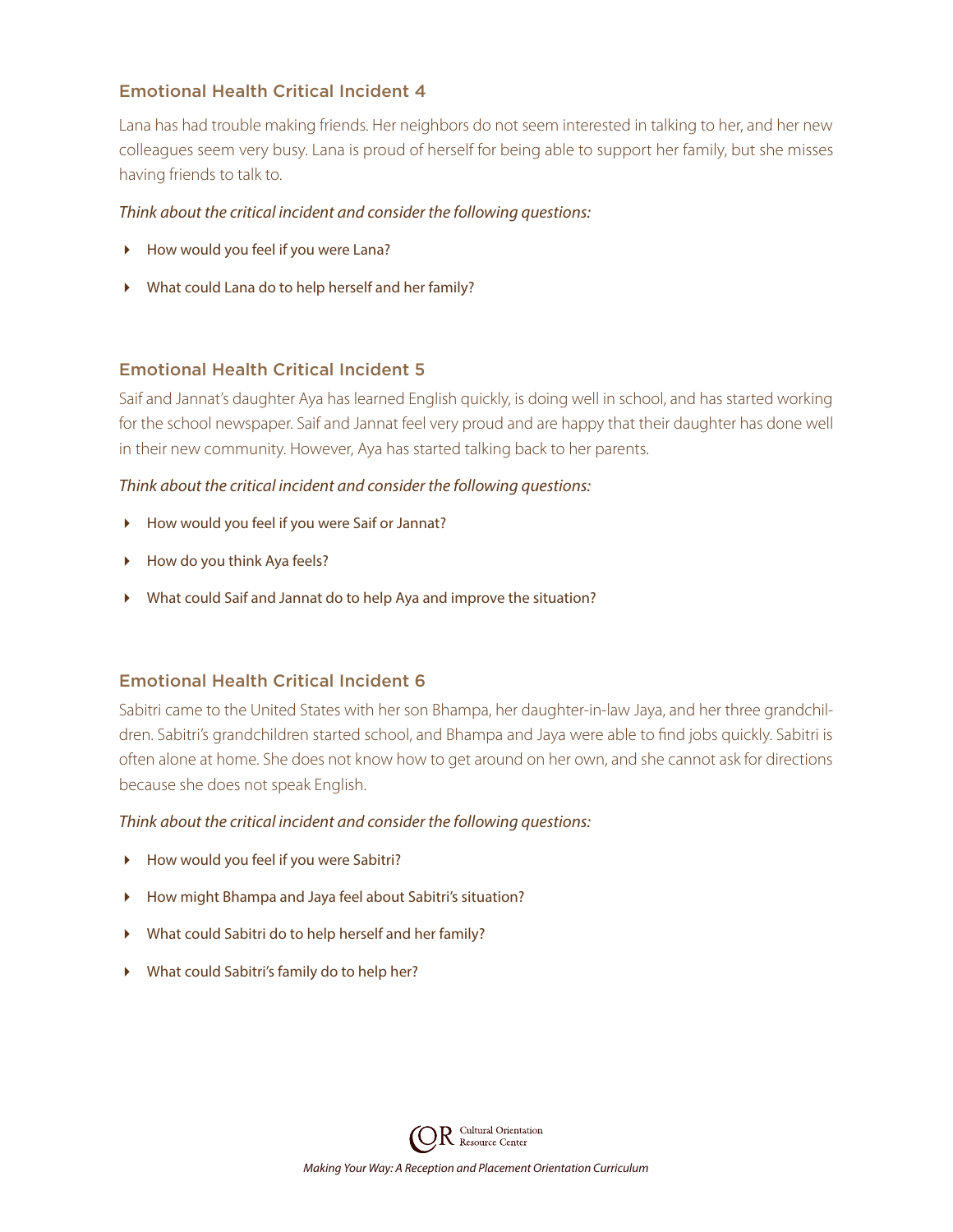## Emotional Health Critical Incident 7

Lionel was happy to finally come to the United States and leave his troubles behind him. But now, a few months after his arrival, he has trouble sleeping at night because of the nightmares about the war he lived through back home. Sometimes Lionel is afraid to leave the house, even during the day.

#### *Think about the critical incident and consider the following questions:*

- How would you feel if you were Lionel?
- What could Lionel do to help himself?
- ▶ How could Lionel find assistance?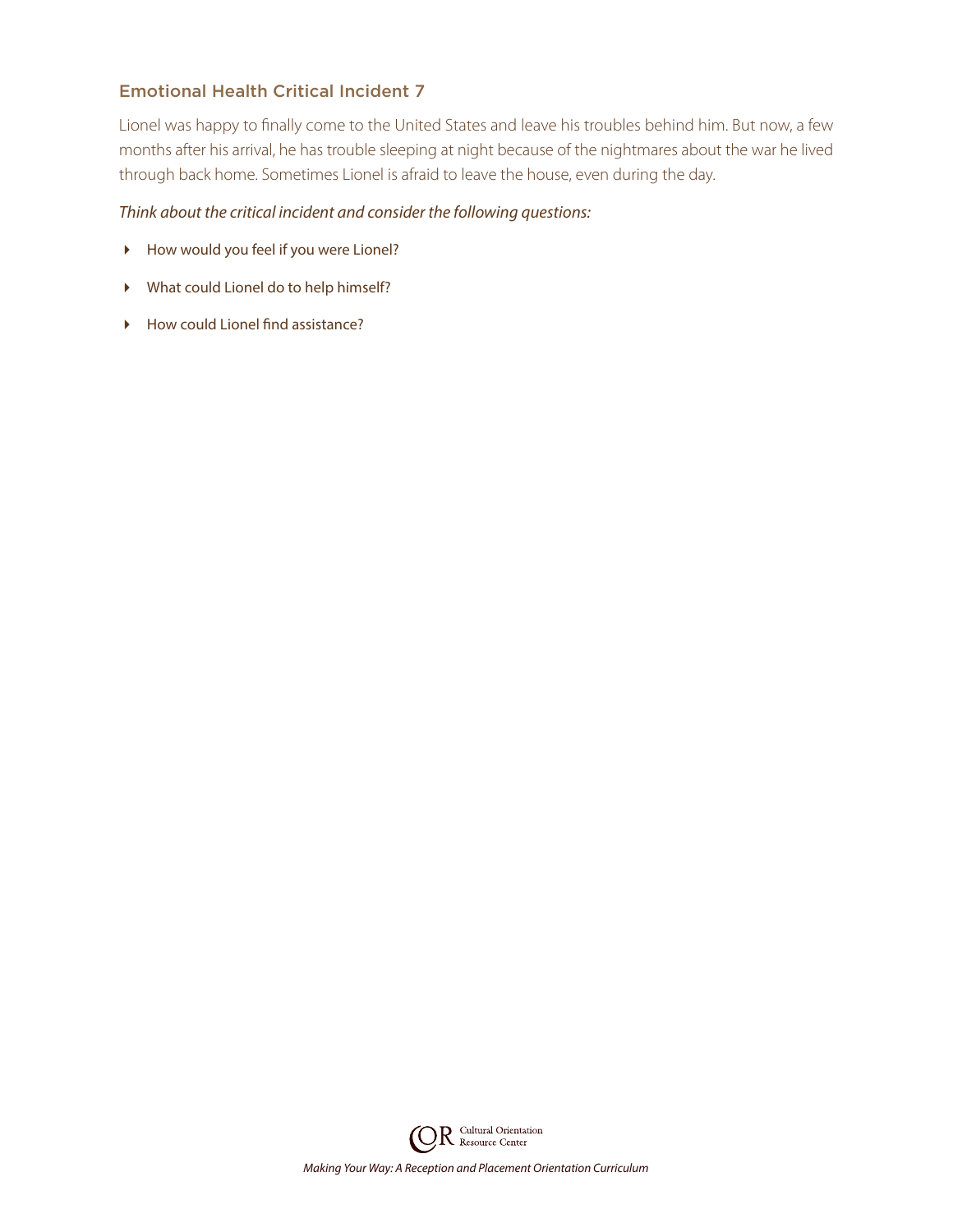## **Health and Hygiene Unit Vocabulary Worksheet 1**

*Directions: Match the words on the left to the pictures on the right. The first one is done for you.*















 $R$  Cultural Orientation (Ò *Making Your Way: A Reception and Placement Orientation Curriculum*